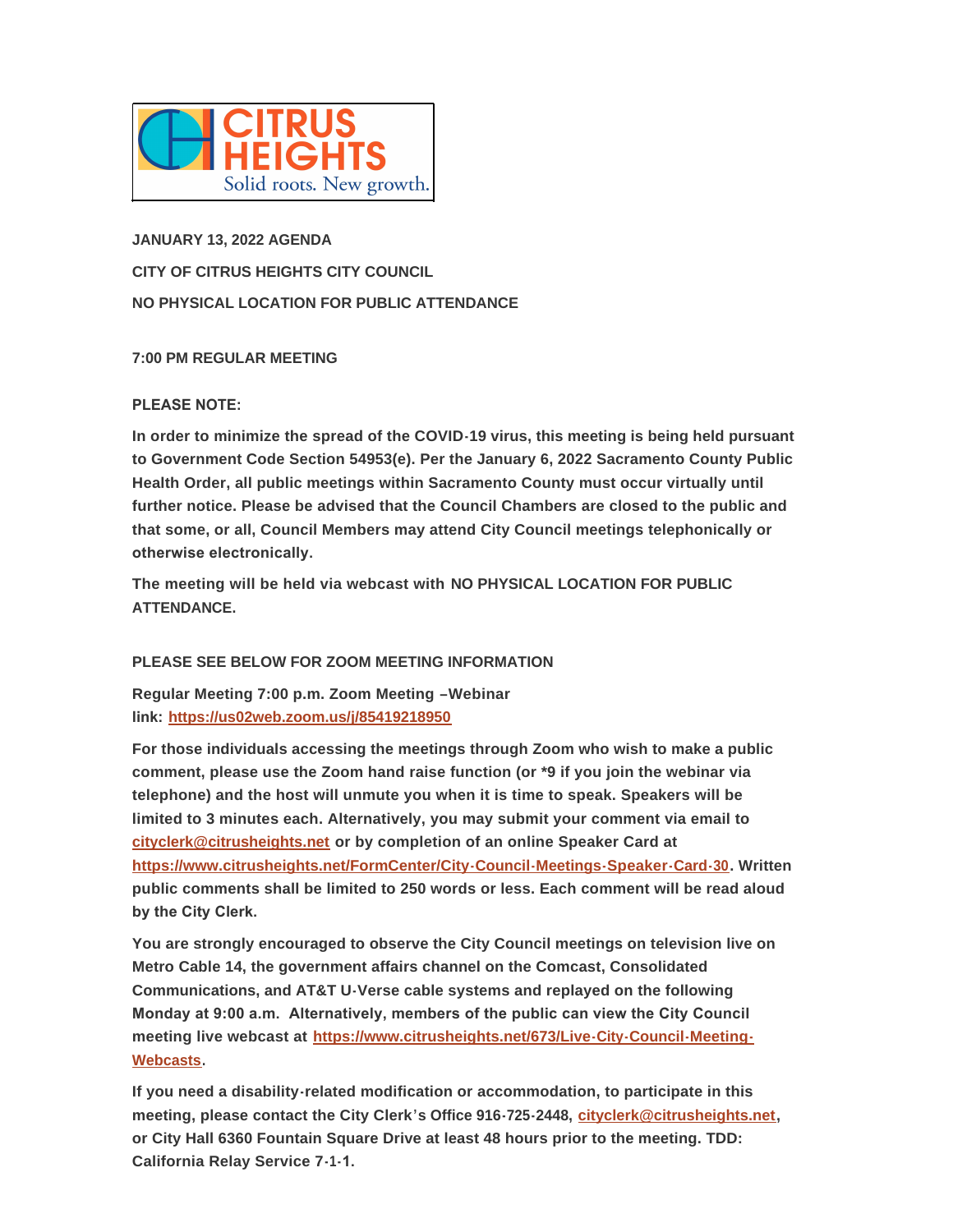#### January 13, 2022 City Council Agenda Packet

Documents:

**California Relay Service 7-1-1.** 

## [JANUARY 13 CITY COUNCIL AGENDA PACKET.PDF](http://www.citrusheights.net/AgendaCenter/ViewFile/Item/6499?fileID=34770)

#### CALL REGULAR MEETING TO ORDER

- 1. Flag Salute
- 2. Roll Call: Council Members: Bruins, Daniels, Miller, Schaefer, Middleton
- 3. Video Statement

APPROVAL OF AGENDA

#### PRESENTATIONS

4. Recognition Of Outgoing Mayor

### COMMENTS BY COUNCIL MEMBERS AND REGIONAL BOARD UPDATES

PUBLIC COMMENT

## CONSENT CALENDAR

It is recommended that all consent items be acted on simultaneously unless separate discussion and/or action are requested by a Council Member.

#### 5. SUBJECT: Approval Of Minutes

**RECOMMENDATION**: Approve the Minutes of the Special and Regular Meeting of December 9, 2021 the Special Meeting of December 17, 2021 the Special Meeting of December 18, 2021 and the Special Meeting of December 23, 2021

6. SUBJECT: Approve Resolution For Continued Remote Meetings In Accordance With AB 361

**STAFF:** A. Van/ R. Jones

**RECOMMENDATION**: Adopt Resolution No. 2022-\_\_\_\_, A Resolution of the City Council of the City of Citrus Heights, California, Making the Legally Required Findings to Continue to Authorize the Conduct of Remote "Telephonic" Meetings During the State of Emergency

#### REGULAR CALENDAR

7. SUBJECT: Appointments To Regional Boards And Committees **STAFF:** A. Van

**RECOMMENDATION**: The following is recommended;

1. Adopt Resolution No. 2022-\_\_\_\_, A Resolution of the City Council of the City of Citrus Heights, California, Appointing a Citrus Heights Member to Serve as the Representative on the Sacramento Metropolitan Air Quality Management District (SMAQMD) Board of Directors, and Appointing a